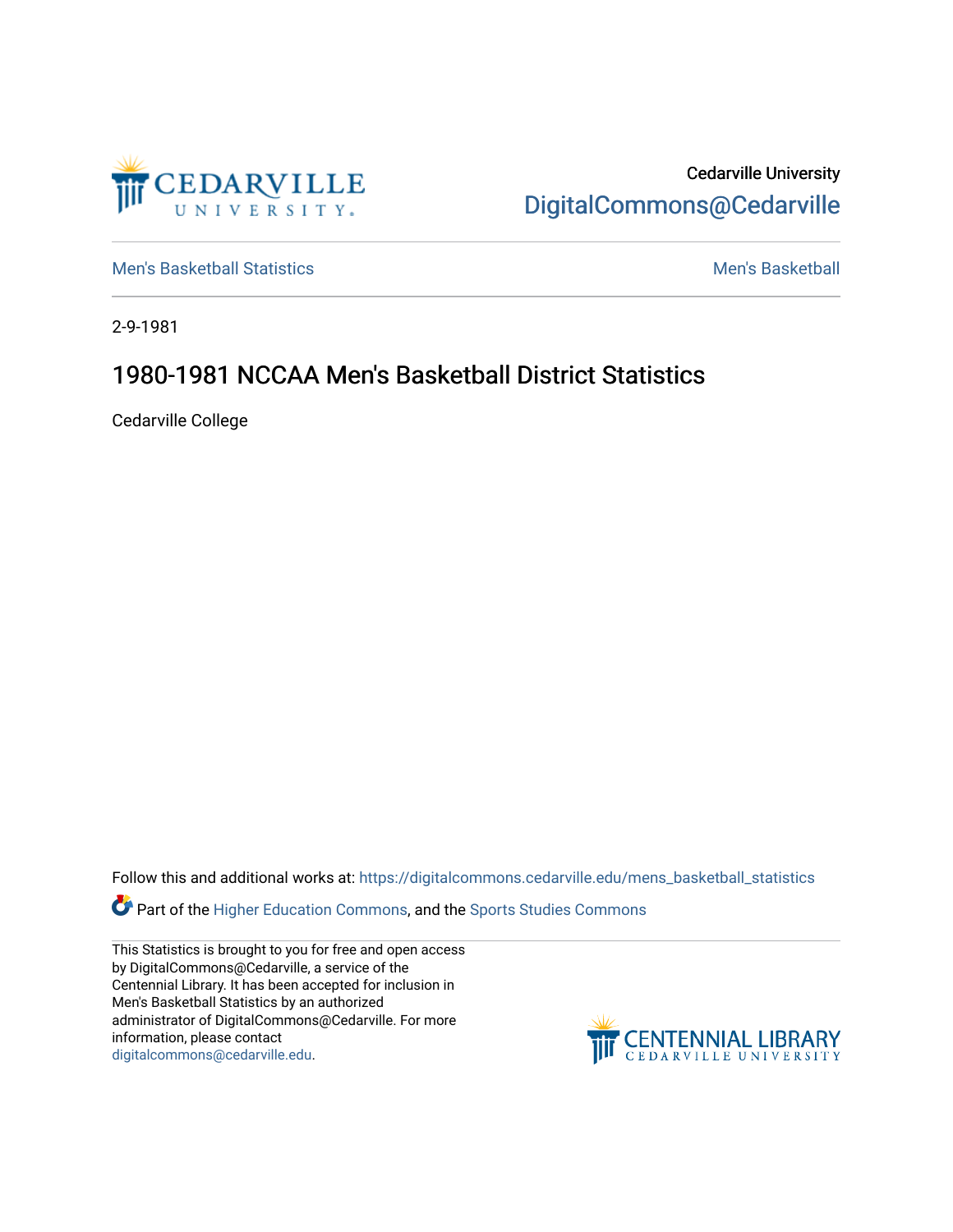|                           | NCCAA District Stats<br>#5 | Rocky Kent<br>Marion College |                  |                                          |  |
|---------------------------|----------------------------|------------------------------|------------------|------------------------------------------|--|
|                           | February 9, 1981           |                              |                  | 317-674-9215 Home<br>317-674-6901 Office |  |
|                           | Basketball Records         |                              |                  |                                          |  |
| Cedarville                | $19 - 2$                   | Huntington                   |                  | $9 - 10$                                 |  |
| Marion                    | $20 - 4$                   | Concordia                    |                  | $8 - 12$                                 |  |
| Olivet Nazarene           | $15 - 7$                   | Trinity Christian            |                  | $6 - 12$                                 |  |
| Bethe1                    | $15 - 8$                   | Mt. Vernon                   |                  | $6 - 16$                                 |  |
| Grace                     | $16 - 9$                   | Spring Arbor                 |                  | $5 - 16$                                 |  |
| Anderson                  | $15 - 9$                   | Judson                       |                  | $4 - 13$                                 |  |
| Grand Rapids Baptist 10-8 |                            |                              |                  |                                          |  |
|                           | Scoring                    |                              |                  |                                          |  |
|                           |                            |                              | Pts              | Ave                                      |  |
| Eric Mounts               | Cedarville                 | $rac{G}{21}$                 | 597              | 28.4                                     |  |
| Larry Bennerman           | Judson                     | 17                           | 439              | 25.8                                     |  |
| Dave LaPrairie            | Grand Rapids Baptist 16    |                              | 368              | 23.0                                     |  |
| Reno Taylor               | Spring Arbor               | 21                           | 462              | 22.0                                     |  |
| Dick Lefeld               | Marion                     | 24                           | 504              | 21.0                                     |  |
| Steve Woodfork            | Marion                     | 24                           | 484              | 20.2                                     |  |
| Cary Corzett              | Olivet Nazarene            | 22                           | 434              | 19.7                                     |  |
| Mike Burton               | Anderson                   | 24                           | 435              | 18.1                                     |  |
| Durand Walker             | Marion                     | 24                           | 428              | 17.8                                     |  |
| Mark Womack               | Cedarville                 | 21                           | 367              | 17.5                                     |  |
| Pat Martin                | Olivet Nazarene            | 22                           | 377              | 17.1                                     |  |
| Bill Buffton              | Grand Rapids Baptist 18    |                              | 289              | 16.1                                     |  |
| Greg Glancy               | Huntington                 | 19                           | 301              | 15.8                                     |  |
| Larry Griffin             | Anderson                   | 24                           | 379              | 15.8                                     |  |
| Kimpy Sanders             | Grace                      | 25                           | 384              | 15.4                                     |  |
|                           | Rebounding                 |                              |                  |                                          |  |
|                           |                            | G                            | Rbs              | Ave                                      |  |
| Steve Woodfork            | Marion                     | $\overline{2}4$              | 310              | 12.9                                     |  |
| Joe Thornton              | Judson                     | 15                           | 182              | 12.1                                     |  |
| Reno Taylor               | Spring Arbor               | 21                           | 253              | 12.0                                     |  |
| Mike Burton               | Anderson                   | 24                           | 270              | 11.2                                     |  |
| Gary Corzett              | Olivet Nazarene            | 22                           | 201              | 9.1                                      |  |
| Don Slager                | Trinity Christian          | 18                           | 155              | 8.6                                      |  |
| Kimpy Sanders             | Grace                      | 25                           | 209              | 8,4                                      |  |
| Dave Carr                 | Cedarville                 | 21                           | 151              | 7.2                                      |  |
| Mark Boxman               | Concordia                  | 21                           | 135              | 7.1                                      |  |
| Marvin Childrey           | Marion                     | 24                           | 156              | 6.5                                      |  |
|                           | Assists                    |                              |                  |                                          |  |
|                           |                            |                              | Assists          | Ave                                      |  |
| Curt Burger               | Cedarville                 | $\frac{G}{21}$               | 207 <sub>1</sub> | 9.9                                      |  |
| Durand Walker             | Marion                     | 24                           | 218              | 9.1                                      |  |
| Keith Peachey             | Olivet Nazarene            | 22                           | 168              | 7.6                                      |  |
| Kevin Willour             | Grace                      | 25                           | 179              | 7.2                                      |  |
| Monty Clary               | Spring Arbor               | 21                           | 141              | 6.7                                      |  |
| Dan Ramthun               | Concordia                  | 21                           | 126              | 6.2                                      |  |
| Gordy Lindsay             | Grand Rapids Baptist 18    |                              | 114              | 6.2                                      |  |
| Larry Griffin             | Anderson                   | 24                           | 133              | 5.5                                      |  |
|                           |                            |                              |                  |                                          |  |